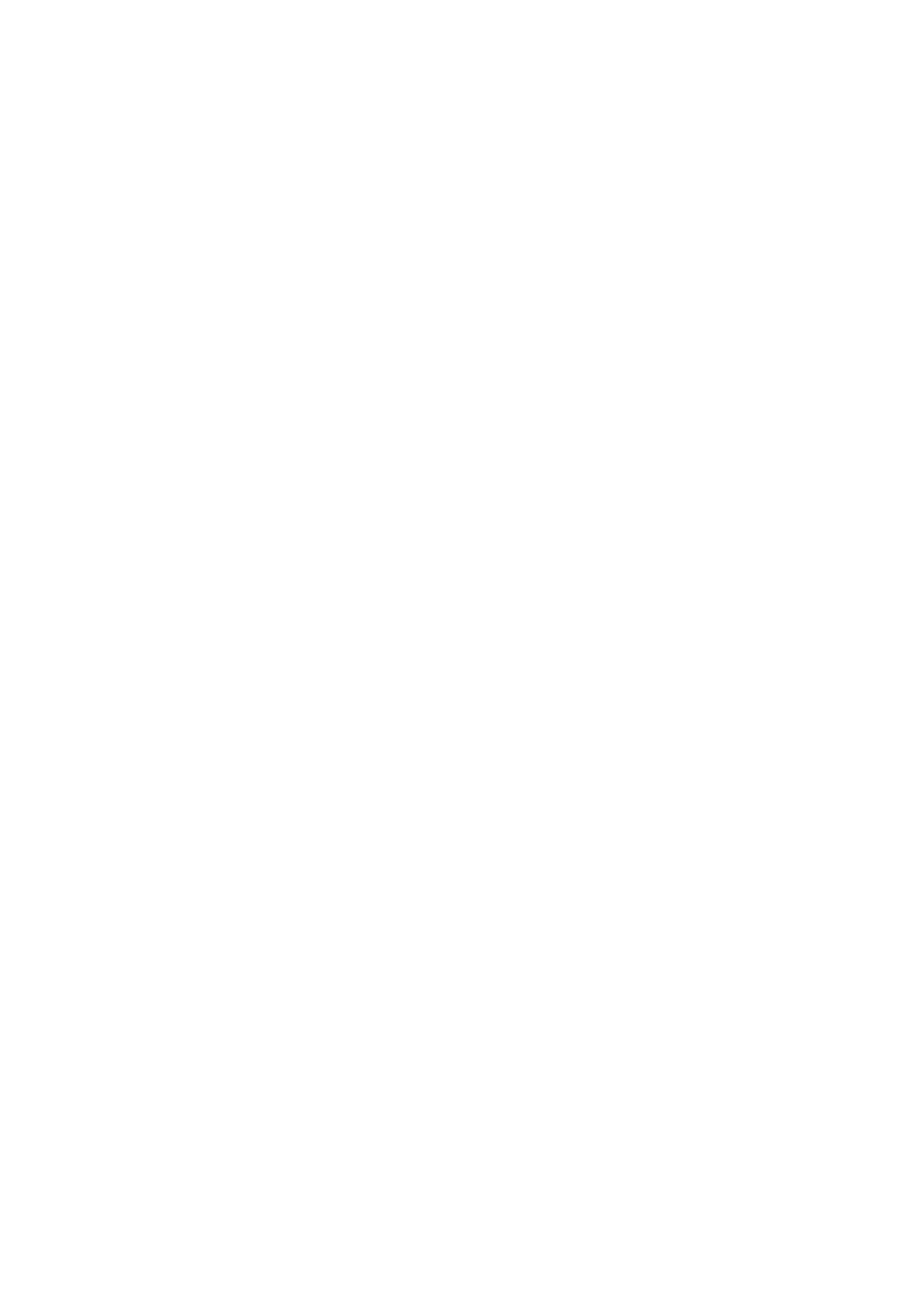# Contents

| 1 |     |                                                         |  |
|---|-----|---------------------------------------------------------|--|
| 2 |     |                                                         |  |
| 3 |     |                                                         |  |
|   | 3.1 |                                                         |  |
|   | 3.2 |                                                         |  |
|   |     | 3.2.1 GFS-3000, Gas-Exchange Chamber GWK1 and LED-Panel |  |
|   |     | 3.2.2 Gas-Exchange Chamber GWK1 and LED-Panel RGBW 5    |  |
|   |     |                                                         |  |
|   | 3.3 |                                                         |  |
|   | 3.4 |                                                         |  |
| 4 |     |                                                         |  |
|   | 4.1 |                                                         |  |
|   | 4.2 |                                                         |  |
|   |     |                                                         |  |
|   | 5.1 |                                                         |  |
|   |     |                                                         |  |
| 6 |     |                                                         |  |
|   | 6.1 | Pin Assignments of Connectors LED-Panel RGBW-L084 15    |  |
| 7 |     |                                                         |  |
|   | 71  |                                                         |  |
|   | 7.2 |                                                         |  |
|   | 7.3 |                                                         |  |
|   |     |                                                         |  |
|   | 8.1 |                                                         |  |
|   | 8.2 |                                                         |  |

 $\mathbf{I}$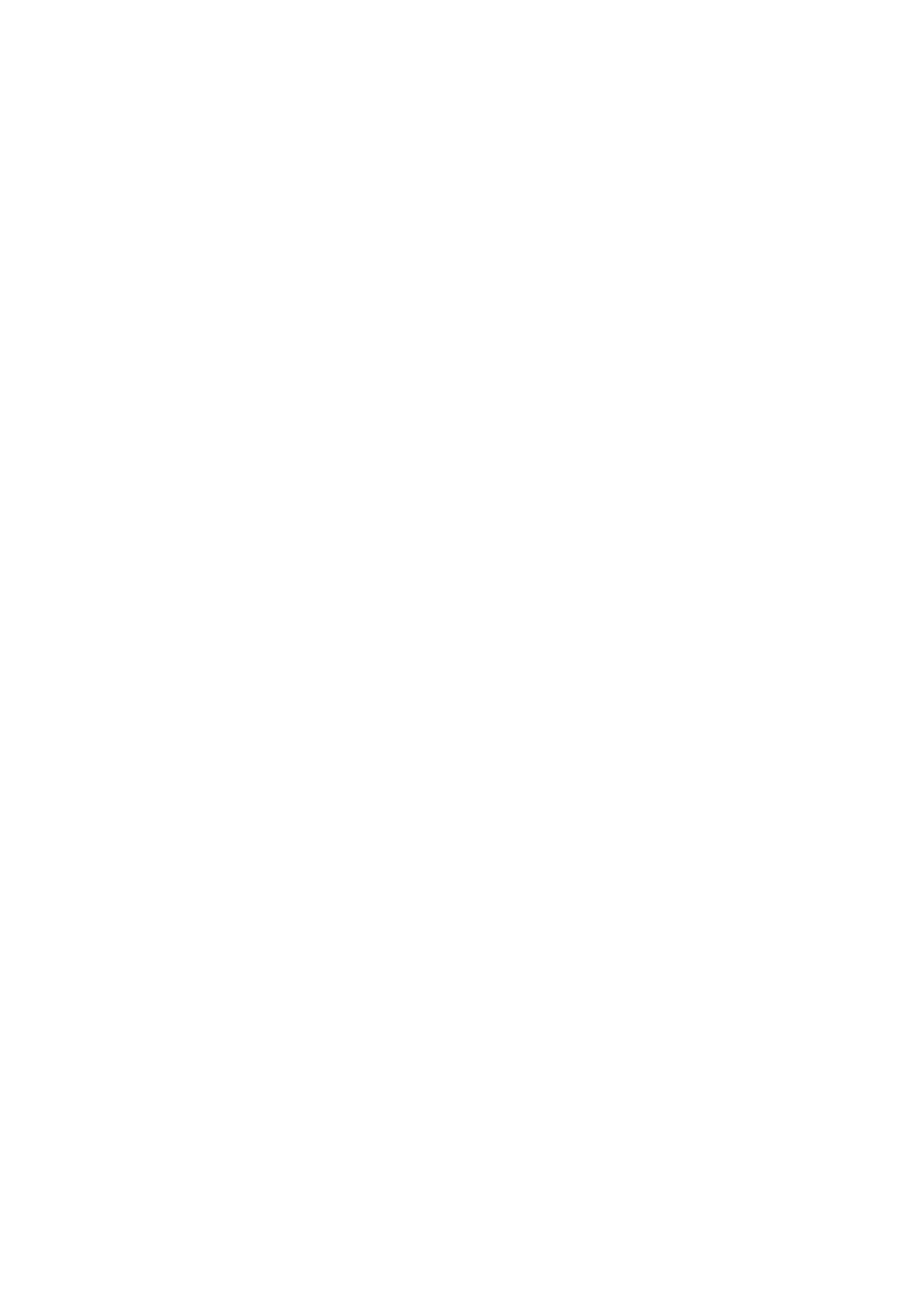## **1 Safety Instructions**

- 1. Read the safety instructions and the operating instructions first.
- 2. Pay attention to all the safety warnings.
- **3. The LED-Panel RGBW emits strong light, which may harm your eyes!**
- 4. Keep the device away from water or high moisture areas.
- 5. Keep the device away from dust, sand and dirt.
- 6. Always ensure there is sufficient ventilation.
- 7. Do not place the device anywhere near sources of heat.
- 8. Connect the device only to the power source indicated in the operating instructions or on the device.
- 9. Ensure that no liquids or other foreign bodies can find their way inside the device.
- 10. The device should only be repaired by qualified personnel.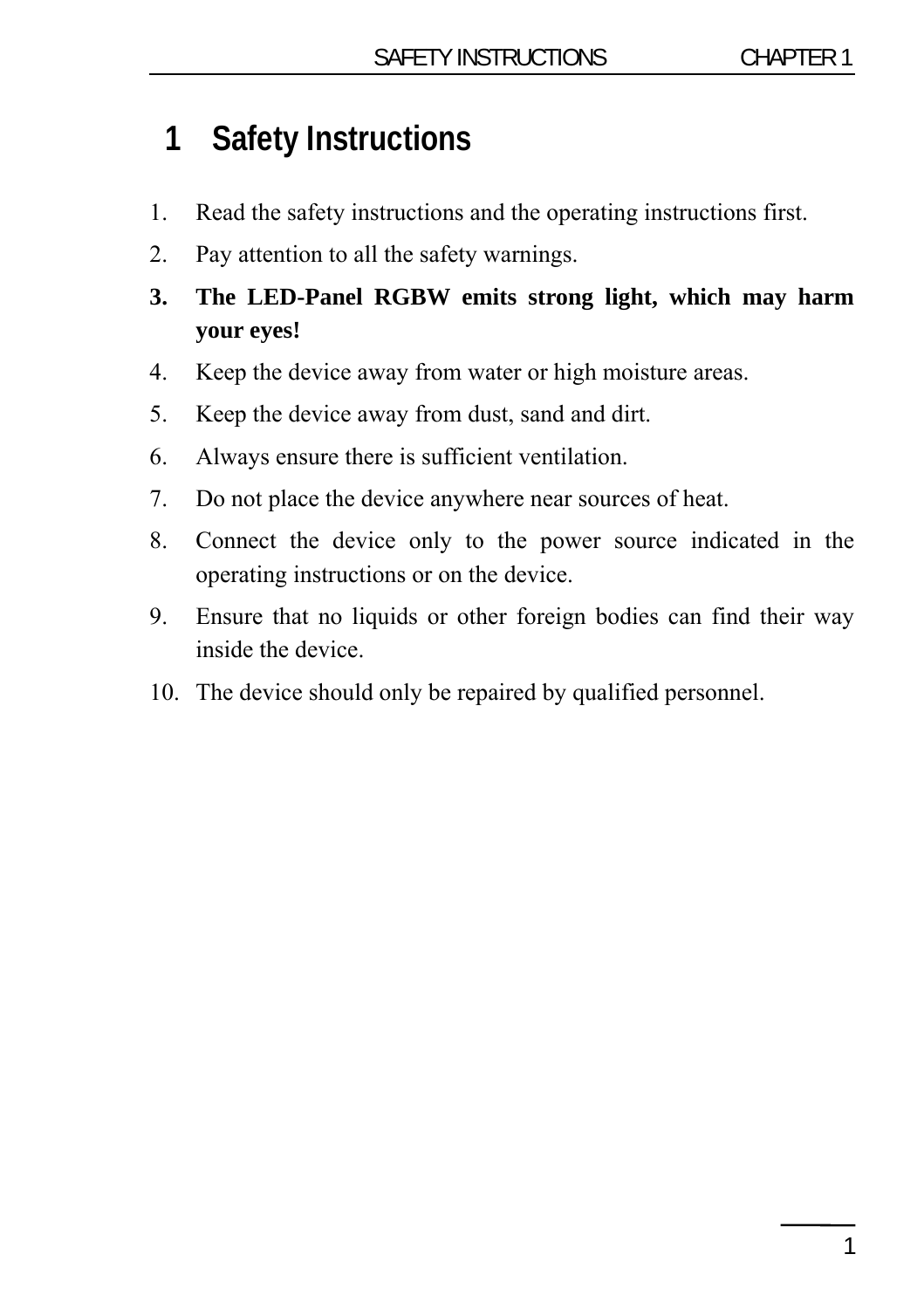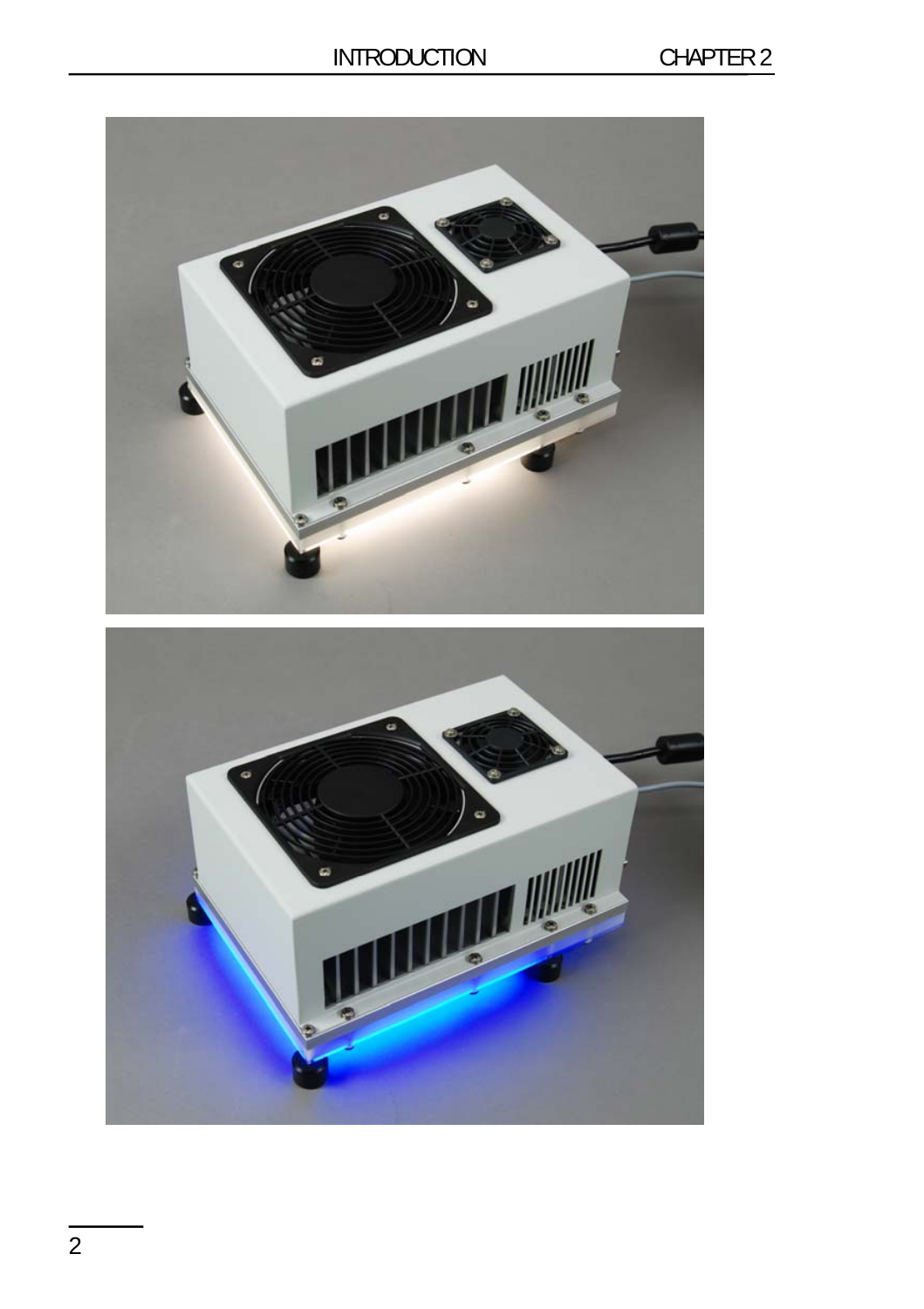## **2 Introduction**

The LED-Panel RGBW-L084 is an illumination attachment for the Gas-Exchange Chamber 3010-GWK1. It includes the LED colors red, green, blue and white, which can be set individually. The total output is 2000 umol  $m<sup>-2</sup>$  s<sup>-1</sup> or better.

After closing the gas exchange chamber with at least two of the eight knurled screws positioned in the edges the LED-panel can be attached with its black distance elements.



- Fig. 1: Mounting LED-Panel RGBW-L084 with an attached Micro Quantum Sensor (MQS/B - optional) on top of Gas-Exchange Chamber 3010-GWK1
	- 1. LED-Panel RGBW
	- 2. black distance elements
	- 3. connectors
	- 4. Micro Quantum Sensor MQS/B (optional)
	- 5. Gas-Exchange Chamber 3010-GWK1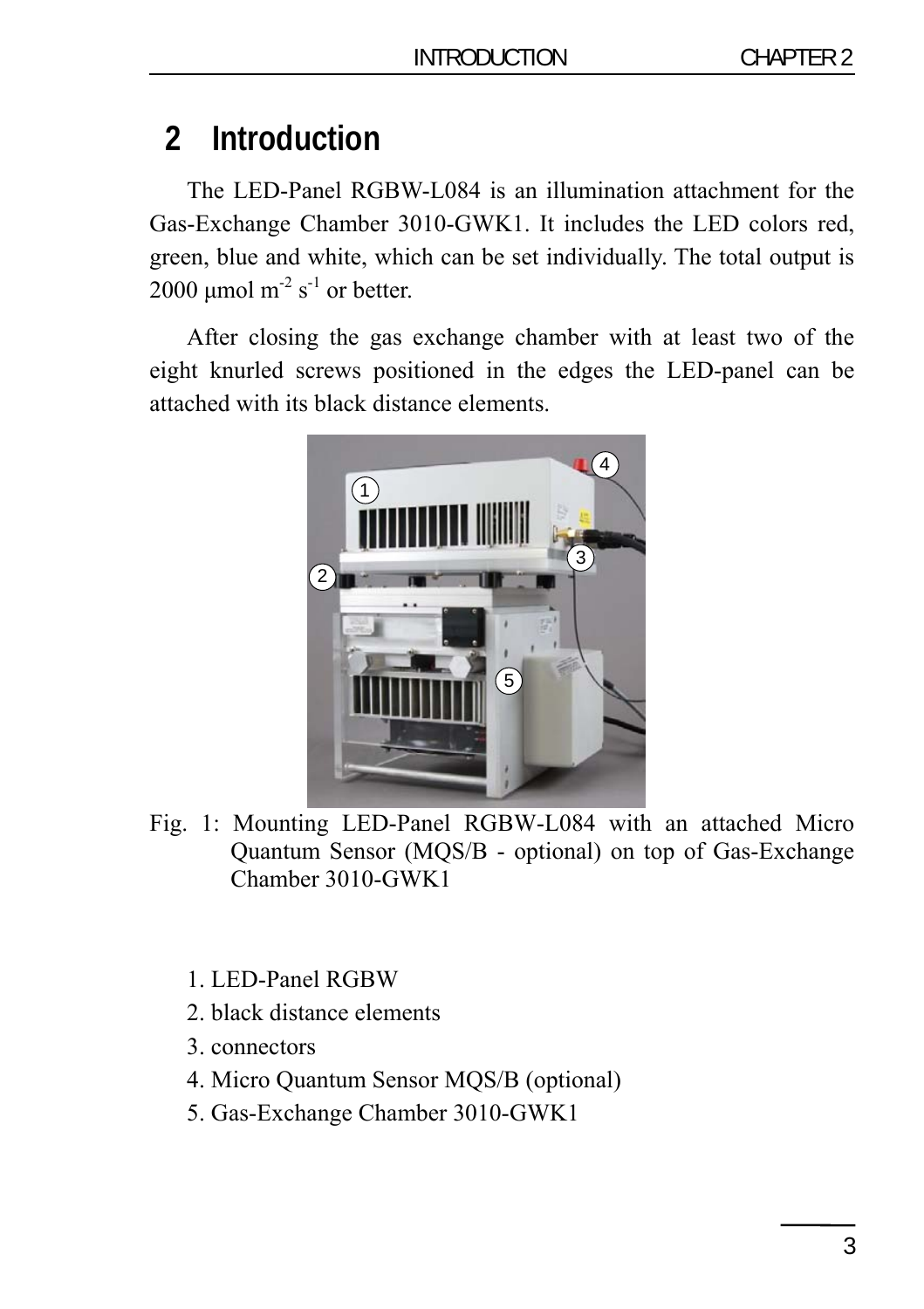### **3 Operation**

#### **3.1 Setting up the System**

To connect the LED-Panel RGBW-L084 to the Gas-Exchange Chamber 3010-GWK1 use the cable connecting the connectors "LIGHT" (gas exchange chamber) with "DATA" (LED-panel). Gas exchange chambers with serial numbers lower than MEBB114 need to be connected via a cable connecting the COMP connector of both devices, because the connector "LIGHT" of the gas exchange chamber is not connected internally.

#### **3.2 Starting the Software**

For setting up the GFS-Win software, see manual of the GFS-3000. The LED-Panel RGBW can be used alone or connected to 3010-GWK1 with or without a GFS-3000 gas exchange system.

#### **3.2.1 GFS-3000, Gas-Exchange Chamber GWK1 and LED-Panel RGBW**



Fig. 2:Choosing Gas-E. Chamber 3010-GWK1 and LED-Panel RGBW in GFS-Win and on the Panel PC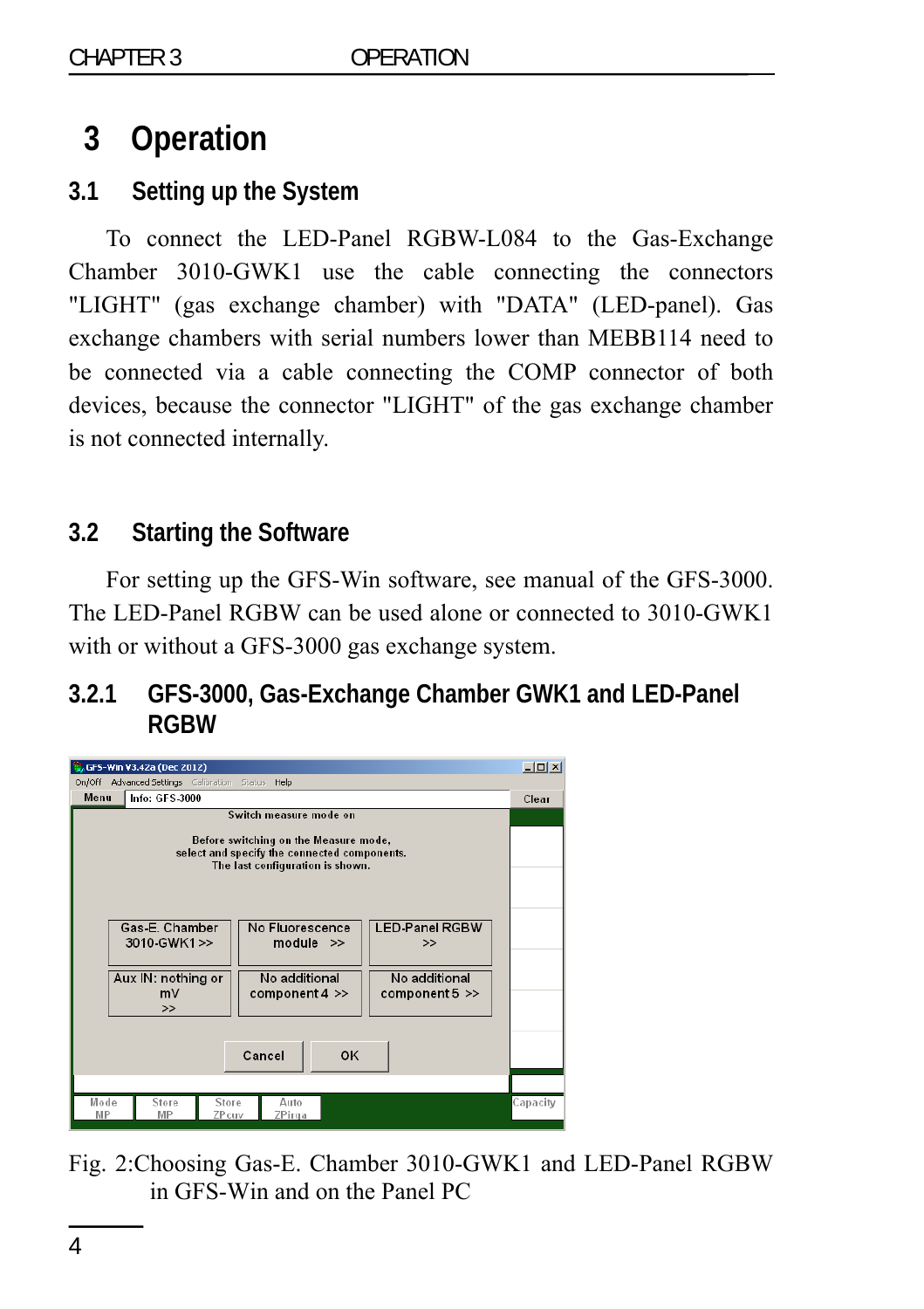To work with the GFS-3000 switch the Measure Mode on (*System Measure Mode on* as described in the GFS-3000 Manual) choosing the components Gas-E. Chamber 3010-GWK1 and LED-Panel RGBW.

### **3.2.2 Gas-Exchange Chamber GWK1 and LED-Panel RGBW**



If the LED-Panel RGBW and Gas-Exchange Chamber 3010-GWK1 are directly connected to a computer with the optional interface 3010- I/GWK (no GFS-3000 used), start the measurement in GFS-Win with

*SystemMeasuring Head only ON*. Enable Gas-Exchange Chamber 3010-GWK1 and LED-Panel RGBW in the appearing window (Fig. 3) and confirm by clicking OK.

|             | <b>GFS-Win V3.41p (Nov 2012)</b><br>On/Off Advanced Settings Calibration Status Help                                              |                                        |                                    | $-12x$   |  |  |  |  |
|-------------|-----------------------------------------------------------------------------------------------------------------------------------|----------------------------------------|------------------------------------|----------|--|--|--|--|
| <b>Menu</b> | Info:                                                                                                                             |                                        |                                    | Clear    |  |  |  |  |
|             | <b>Measuring Head only</b><br>Current No: 0<br>USB <> RS232/RS422/RS485 WT1875748<br><b>Location tree 115</b><br>COM <sub>3</sub> |                                        |                                    |          |  |  |  |  |
|             | Gas-E. Chamber<br>3010-GWK1>>                                                                                                     | <b>No Fluorescence</b><br>module $\gg$ | <b>LED-Panel RGBW</b><br>$\geq$    |          |  |  |  |  |
|             | Aux IN: nothing or<br>mV<br>$\rightarrow$                                                                                         | No additional<br>component $4 \gg$     | No additional<br>component $5 \gg$ |          |  |  |  |  |
|             |                                                                                                                                   | Cancel<br>OK                           |                                    |          |  |  |  |  |
| Mode<br>MP  | Store<br>Store<br>ZPcuv<br>MP                                                                                                     | Auto<br>ZPirga                         |                                    | Capacity |  |  |  |  |

Fig. 3: Choosing 3010-GWK1 and LED-Panel RGBW with Measuring Head only On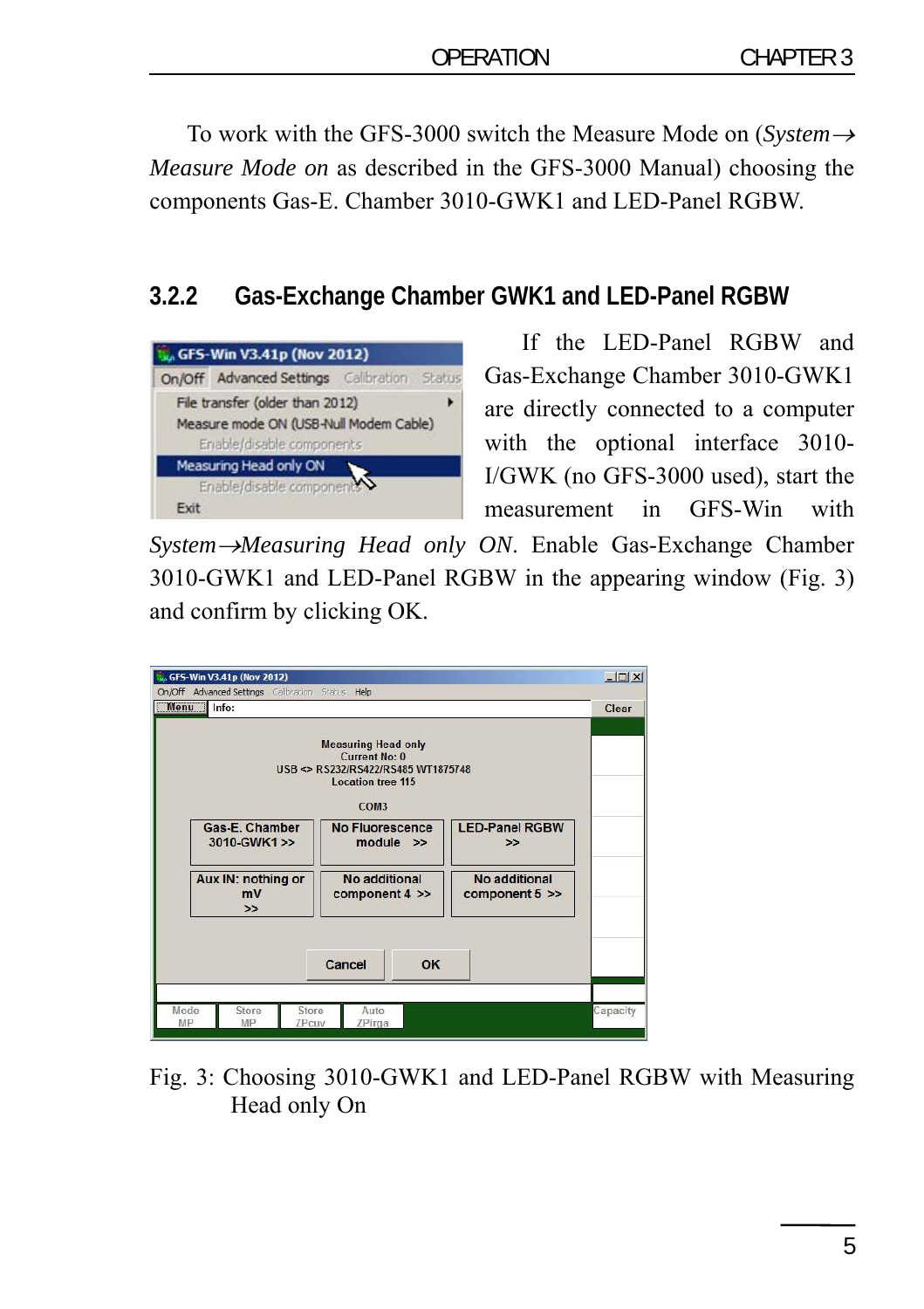#### **3.2.3 LED-Panel RGBW separately**

If the LED-Panel RGBW is used separately (connected to a computer with the optional interface 3010-I/GWK) enable it with *SystemMeasuring Head only ON*, choose LED-Panel RGBW only.

### **3.3 Adjusting LED-Panel RGBW Light Regime**

The radiation emitted from the LED-Panel RGBW is determined by the defined color mixture and the percentage of brightness set as described in the following sections.



The LED-Panel RGBW offers four LED colors red, green, blue and white. Each color can be adjusted individually by its control element displayed under LP (**L**ED-**P**anel) in the *Settings* window of the GFS-Win software. Clicking a control element opens up a dialog window (see Fig. 4), where the intensity-step value for the chosen color can be entered.



Fig. 4: Dialog window LED-Panel RGBW (color-mix): Red

Identical set-values of different colors result in the same PAR-value  $(\pm 5\% \text{ or } \pm 3 \text{ \mu mol m}^2\text{s}^{-1})$ , whatever is bigger). There is a restriction of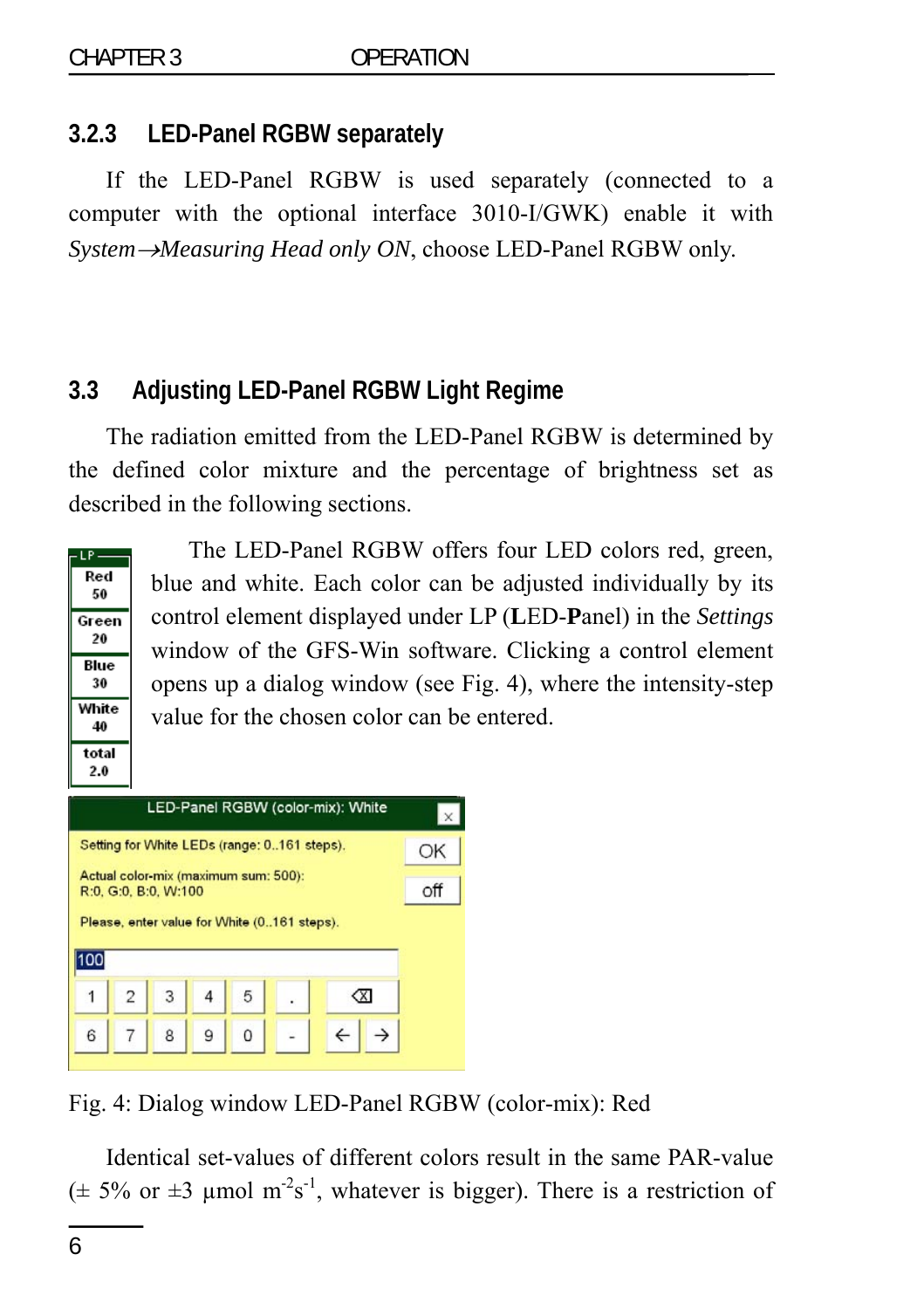the total current, therefore the sum of the intensity-steps of all colors may not be higher than 500 steps.

Since green LEDs are weaker than the others, the intensity-step range of the green LEDs is smaller than the step range of the other LEDs. A typical range of LEDs is shown in Tab. 1. It may vary with different instrument as indicated in the software.

| Color | intensity-step |
|-------|----------------|
| Red   | 0.165          |
| Green | 0.100          |
| Blue  | 0.183          |
| White | 0.161          |

Tab. 1: Typical LED step range

The total brightness of the LED-Panel RGBW is set by the control field "total". The entry ranges from 0 to 100% and multiplies the colormix (see Fig. 5 ).



Fig. 5: Dialog window LED-Panel RGBW: Total Brightness

Note: The minimum setting resulting in some light is (Color x Total  $=3$ ; e.g. Color = 10 and Total =  $0.3\%$  or Color = 1 and Total =  $3\%$ ).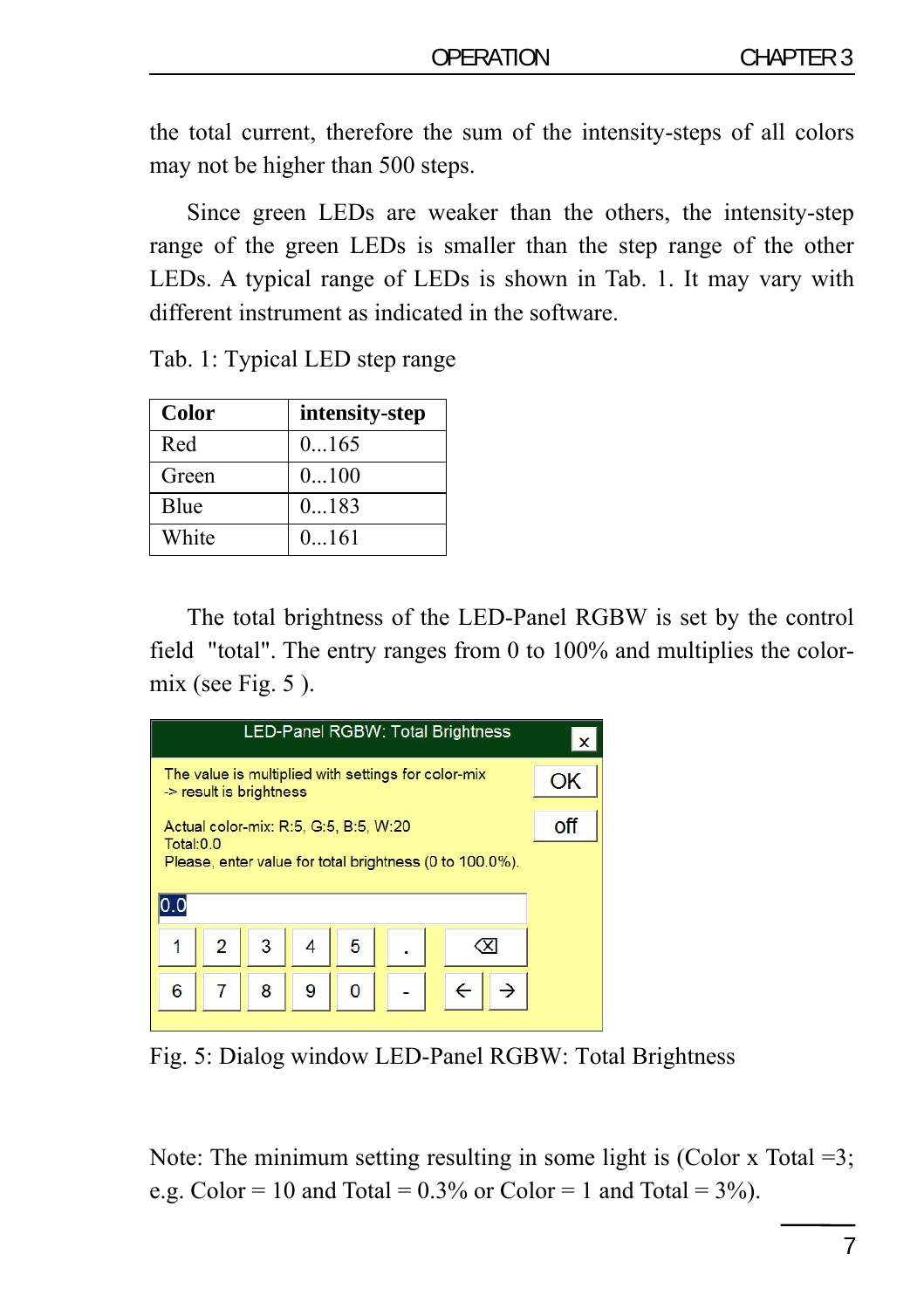The values indicated in the values window (see red mark in Fig. 6 ) or report are not the set-values but the set-values multiplied with the total value and divided by 100 resembling the light intensity of each color and the color mix in RGBW x T. This data is displayed in row 7 in the values window of the GFS-Win software, please scroll down or hide rows (as described in chapter 5.1).

| Menu                                    | Info:                        |                                  |                                      |                                |                                                                  |                                           |                                        | Clear                        |
|-----------------------------------------|------------------------------|----------------------------------|--------------------------------------|--------------------------------|------------------------------------------------------------------|-------------------------------------------|----------------------------------------|------------------------------|
| <b>Settings</b>                         | Chart                        |                                  | <b>C</b> Values                      | <b>Report</b>                  | <b>Program</b>                                                   |                                           |                                        |                              |
| Date<br>vy-mm-dd hh:mm:ss<br>2012-12-11 | Time<br>09:56:17             | Code<br>string<br><b>MP</b>      | Object<br><b>No</b><br>0001          | Area<br>cm2<br>8.00            | <b>Status</b><br>string<br>$FF$ <sub>-----</sub> FF <sub>-</sub> | Aux1<br>mV<br>$\Omega$                    | Aux <sub>2</sub><br>mV<br>$\mathbf{0}$ | <b>PARtop</b><br>umol<br>471 |
| $CO2$ abs<br>ppm                        | dCO27P<br>ppm                | dCO2MP<br>ppm                    | H <sub>2</sub> Oabs<br>ppm           | dH2O7P<br>ppm                  | dH <sub>2</sub> OMP<br>ppm                                       | Flow<br>umol/s                            | Pamb<br>kPa                            | dCO27P<br>ppm                |
| Inside<br>Fan<br>steps                  | Teuv<br>$^{\circ}C$<br>20.63 | Tmin/max<br>°C<br>38.90          | Tleaf<br>$\circ$ C<br>19.78          | Tamb<br>°C<br>20.70            | PARamb<br>umol<br>$\overline{\phantom{a}}$                       | PARtop<br>umol<br>471                     | rh<br>$\frac{9}{6}$<br>31.21           | dCO2MP<br>ppm                |
|                                         | F<br>mmol<br>$\cdots$        | <b>VPD</b><br>Pa/kPa<br>$\cdots$ | GH <sub>20</sub><br>mmol<br>$\cdots$ | $\Delta$<br>umol<br>$\cdots$   | ci<br>ppm<br>                                                    | ca<br>ppm<br>$\cdots$                     | wa<br>ppm<br>$\cdots$                  | H <sub>2</sub> Oabs<br>ppm   |
| hide rows                               |                              | Red x T<br>arb. unit<br>25.00    | Green x T<br>arb. unit<br>25.00      | Blue x T<br>arb. unit<br>25.00 | arb. unit<br>25.00                                               | White x T RGBW x T<br>arb. unit<br>100.00 | PAR LP<br>umol<br>955.1                | dH <sub>2</sub> OZP<br>ppm   |
| 5-6                                     |                              |                                  |                                      |                                |                                                                  |                                           |                                        | dH2OMP<br>ppm                |
|                                         |                              |                                  |                                      |                                |                                                                  |                                           |                                        | 09:56:17                     |
| Mode                                    | Store                        | Store                            |                                      | Auto                           |                                                                  |                                           |                                        | Capacity                     |

Fig. 6: LED-Panel RGBW values are displayed in row 7 of the values window

#### **3.4 PAR sensor**

An external PAR sensor (PAR\_LP) can be connected to the LEDpanel via the connector for the Miniature Quantum Sensor MQS-B/GFS (see 6.1). The PAR measurement at the Gas Exchange Chamber 3010- GWK1 ranges up to about 2300 µmol  $m^2 s^{-1}$ . If the same PAR sensor is connected to the LED-Panel RGBW-L084 instead, the measurement range reaches up to 6400 µmol  $m<sup>2</sup> s<sup>-1</sup>$ , but the resolution is lower.

If the PAR sensor is connected to the LED-panel, the correct multiplier of the PAR-sensor given in the calibration certificate needs to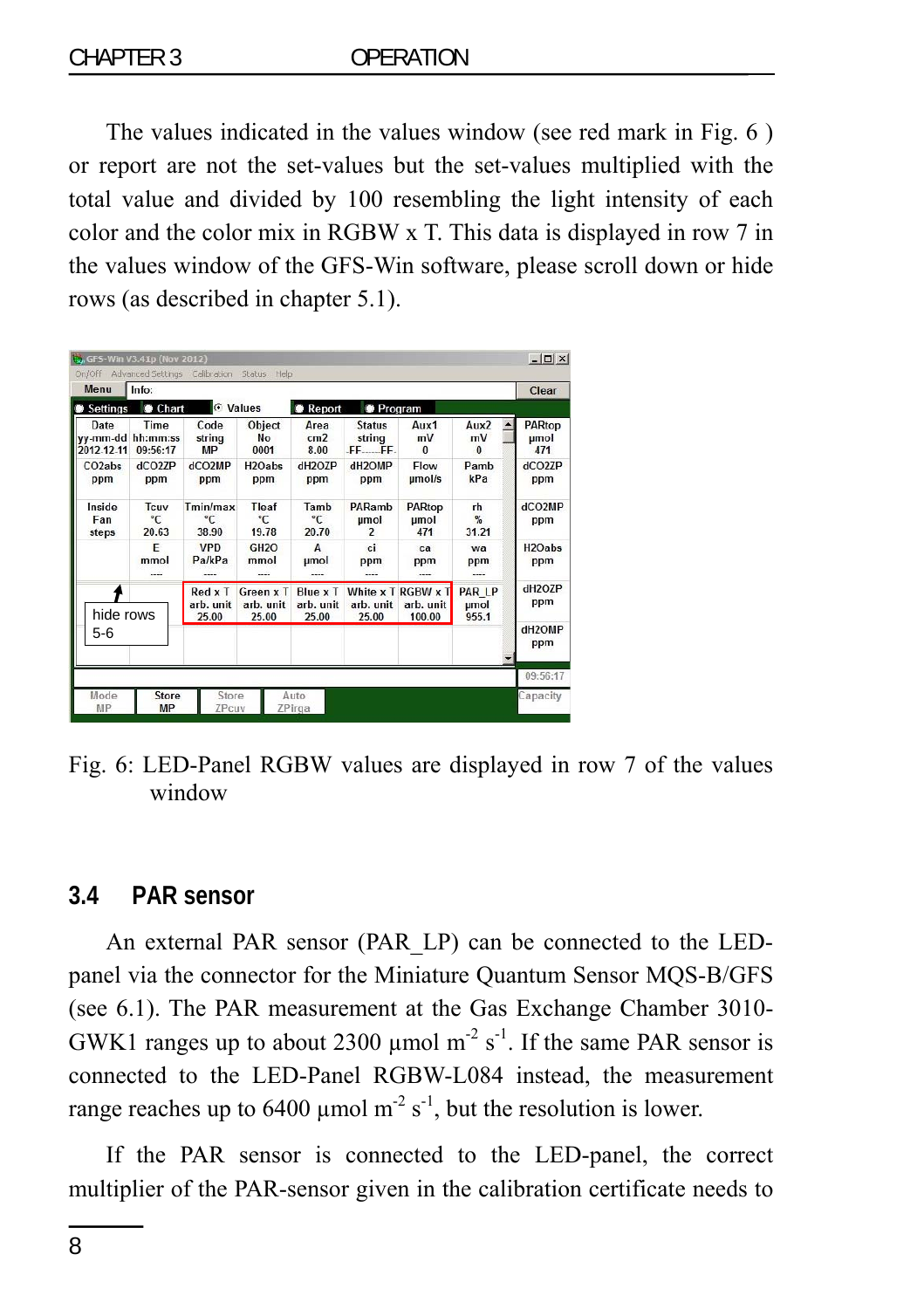be entered with *Calibration* $\rightarrow$ LED-Panel RGBW $\rightarrow$ Multiplier PAR *Sensor* (The value will be stored in the LED-panel).

|                             | <b>Ex. GFS-Win V3.42a (Dec 2012)-KETA0151: null.csv</b> |                           |                                    |  |                              |  |                                                              |  |  |
|-----------------------------|---------------------------------------------------------|---------------------------|------------------------------------|--|------------------------------|--|--------------------------------------------------------------|--|--|
| Advanced Settings<br>On/Off |                                                         |                           | Calibration Status Help OptionWalz |  |                              |  | Service                                                      |  |  |
| Info:<br>Menu               |                                                         | Analyzer (Control Unit) ▶ |                                    |  |                              |  |                                                              |  |  |
|                             |                                                         |                           | Flow (Control Unit)                |  |                              |  |                                                              |  |  |
|                             |                                                         | Measuring Head            |                                    |  |                              |  |                                                              |  |  |
|                             |                                                         | LED-Panel RGBW            |                                    |  | Multiplier PAR Sensor: 500.0 |  |                                                              |  |  |
|                             |                                                         |                           |                                    |  |                              |  | rel. Sensitivity of PAR Sensor RGBW: 1.000,1.000,1.000,1.000 |  |  |

Fig. 7: Multiplier for external PAR-sensor of LED-panel.

An ideal PAR-sensor has the same spectral sensitivity for each color which is within the spectral range of 400 to 700 nm. If this is not the case, correction values for red, green, blue and white can be stored. These correction values are used for the calculation of the indicated PAR value (PAR LP) as given in the following equation:

$$
PAR_{(indicated\ LED-Panel)} = PAR_{(measured \text{@LED- Panel})} \cdot \frac{R + G + B + W}{S_R * R + S_G * G + S_B * B + S_W * W}
$$

R: Red (steps), G: Green (steps), B: Blue (steps), W: White (steps),  $S_R$ ,  $S_G$ ,  $S_B$ ,  $S_W$ : Sensitivity of PAR sensor for respective color

To adjust the correction values of a given PAR-Sensor a sensitivity value for each color can be entered manually by clicking *Calibration→LED-Panel RGBW→rel. Sensitivity of PAR Sensor RGBW.* 

If the PAR sensor is connected to the Gas Exchange Chamber 3010- GWK1, there is no correction for the spectral sensitivity of PARamb.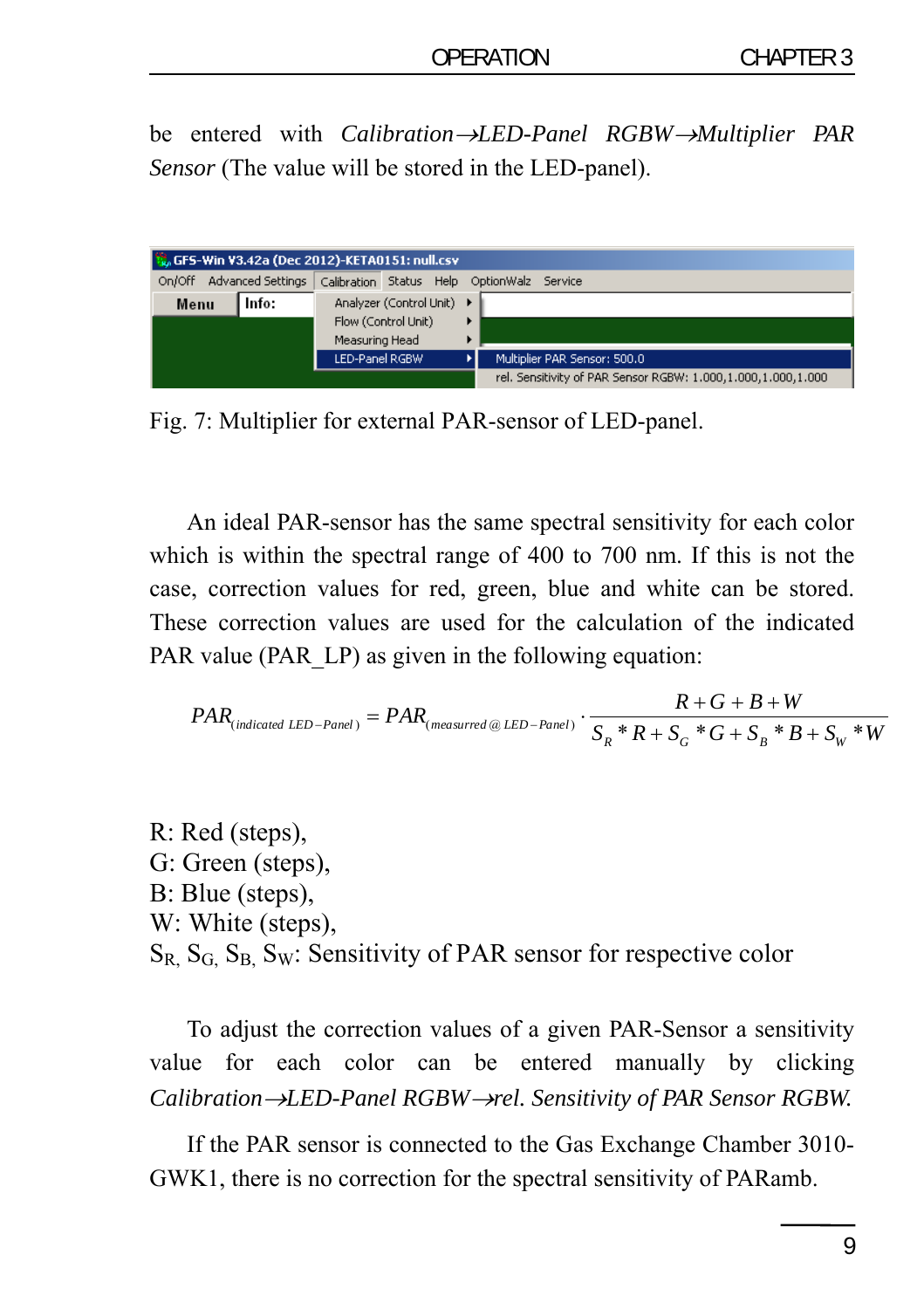### **4 LED-Spectra and System Values**

#### **4.1 Spectral Distribution**

Fig. 8 shows the spectral distribution of the LED colors red, green, blue and white. Each color was measured with a TriOS Ramses spectrometer at intensity step 50 and total brightness of 50%.



Fig. 8: Spectral distribution of the LED colors: red, green, blue and white each measured at intensity step 50, total 50%

The spectrum, which results from all colors set to the same intensity step, is displayed in Fig. 9.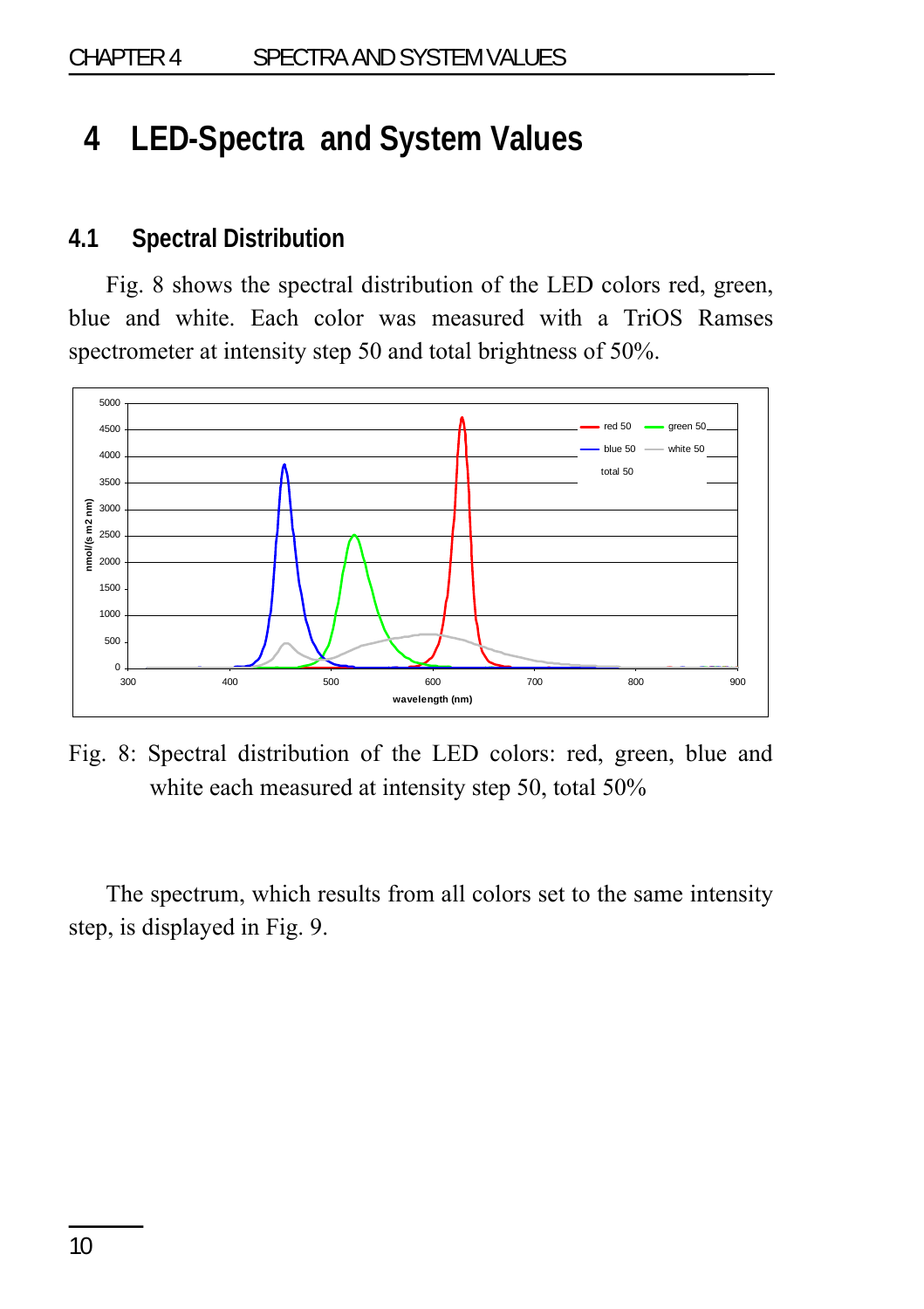

Fig. 9: Spectral distribution of the LED colors: red, green, blue and white measured together at intensity step 50, total 50%

The most continuous spectrum is reached with the color-mix: red 3, green 14, blue 6 and white 145 (see Fig. 10)



Fig. 10: Spectral distribution of the LED colors mix: red 03, green 14, blue 6 and white 145 at total brightness of 50%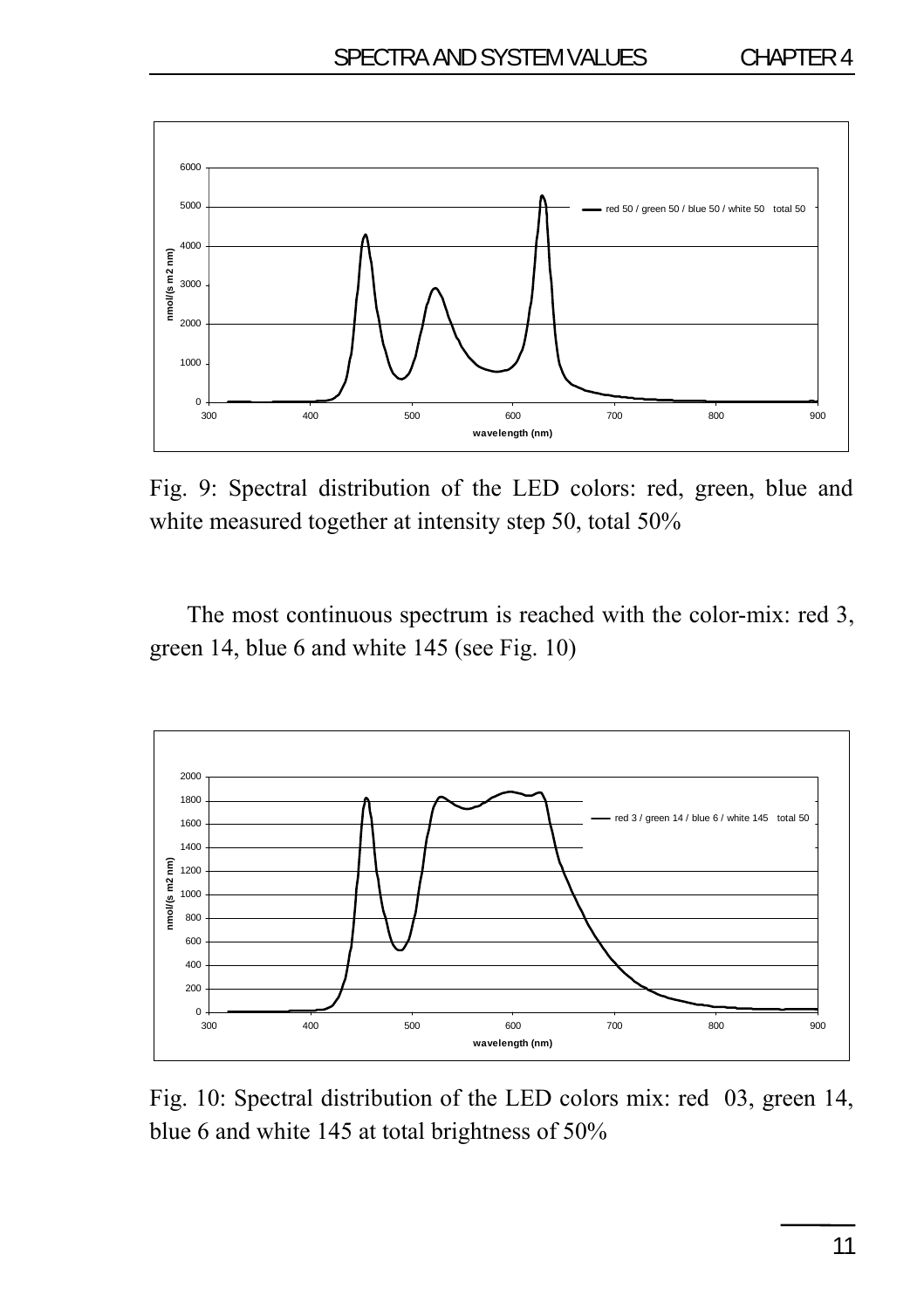### **4.2 System Values**

Some additional values and constants stored in the LED-Panel RGBW are displayed under *Status* in the Menu Bar.

|                         | <b>System Values</b>                         |          |                   |                  |       |  |  |
|-------------------------|----------------------------------------------|----------|-------------------|------------------|-------|--|--|
| Akku1                   | 16.54 V                                      |          | Akku2             | 0.28V            |       |  |  |
| Akku1                   | 1.54A                                        |          | Akku2             | 0.00A            |       |  |  |
| Akku1                   | C1:99%                                       |          | Akku2             | C2:              |       |  |  |
| <b>Central Unit</b>     |                                              | 15.72 V  |                   |                  |       |  |  |
|                         | <b>Flowmeter Temp</b>                        | 42.81 °C |                   |                  |       |  |  |
| CO2-Supply:             |                                              | 564 kPa  |                   |                  |       |  |  |
|                         | <b>H2OValve Position</b>                     | 5520     |                   |                  |       |  |  |
| <b>MH</b> Temp          |                                              | 25.50 °C |                   |                  |       |  |  |
| <b>MH Volt</b>          |                                              | 15.54 V  |                   |                  |       |  |  |
|                         | <b>LED-Panel Temp</b>                        |          | 26 26 26 26 26 °C |                  |       |  |  |
| <b>LED-Panel Volt</b>   |                                              | 16.2 V   |                   |                  |       |  |  |
| LED-Panel C             |                                              | 0.00A    |                   |                  |       |  |  |
| LED-Panel Fan           |                                              | auto     |                   |                  |       |  |  |
|                         | Status-String: AFF1FF512FF---------1FF------ |          |                   |                  |       |  |  |
| Area or Weight:         |                                              | Type: A  |                   |                  |       |  |  |
| <b>Battery Control:</b> |                                              |          |                   | <b>Status:FF</b> |       |  |  |
| <b>Central Unit:</b>    |                                              | Type: 1  |                   | Status:FF        | CO2:5 |  |  |
|                         | <b>Measuring Head:</b>                       | Type: 1  | Ver:2             | <b>Status:FF</b> |       |  |  |
|                         | <b>PAM Fluorometer:</b>                      | Type: -  |                   | Status:          |       |  |  |
|                         | Add. Temp-Sens:                              | Type: -  |                   | Status:-         |       |  |  |

Fig. 11: System Values

|       |                           | <b>Stored in LED-Panel RGBW</b>                                                                                                                          |                      |  |
|-------|---------------------------|----------------------------------------------------------------------------------------------------------------------------------------------------------|----------------------|--|
|       | Gain                      | <b>Offset</b>                                                                                                                                            | <b>Voltage (DAC)</b> |  |
| R:    | 074                       | 001 000 002 000                                                                                                                                          | 2550 1760 1591 1441  |  |
| $G^*$ | 122                       | 000 000 000 000                                                                                                                                          | 2560 1628 1354 1268  |  |
| B:    | 067                       | 000 000 000 000 2560 1758 1442 1376                                                                                                                      |                      |  |
| W:    | 078                       | 000 000 000 000 2560 1751 1489 1338                                                                                                                      |                      |  |
|       | PAR Sensor Mult: 500.0    | PAR Sensor Zero (4 ranges):<br>1: - 38, 2: - 29, 3: 37, 4: 218<br>PAR Sensor relative spectral sensitivity<br>for R: 1.000, G: 1.000, B: 1.000, W: 1.000 |                      |  |
|       | <b>Stored in Analyzer</b> |                                                                                                                                                          |                      |  |
|       |                           |                                                                                                                                                          |                      |  |

Fig. 12: Component Constants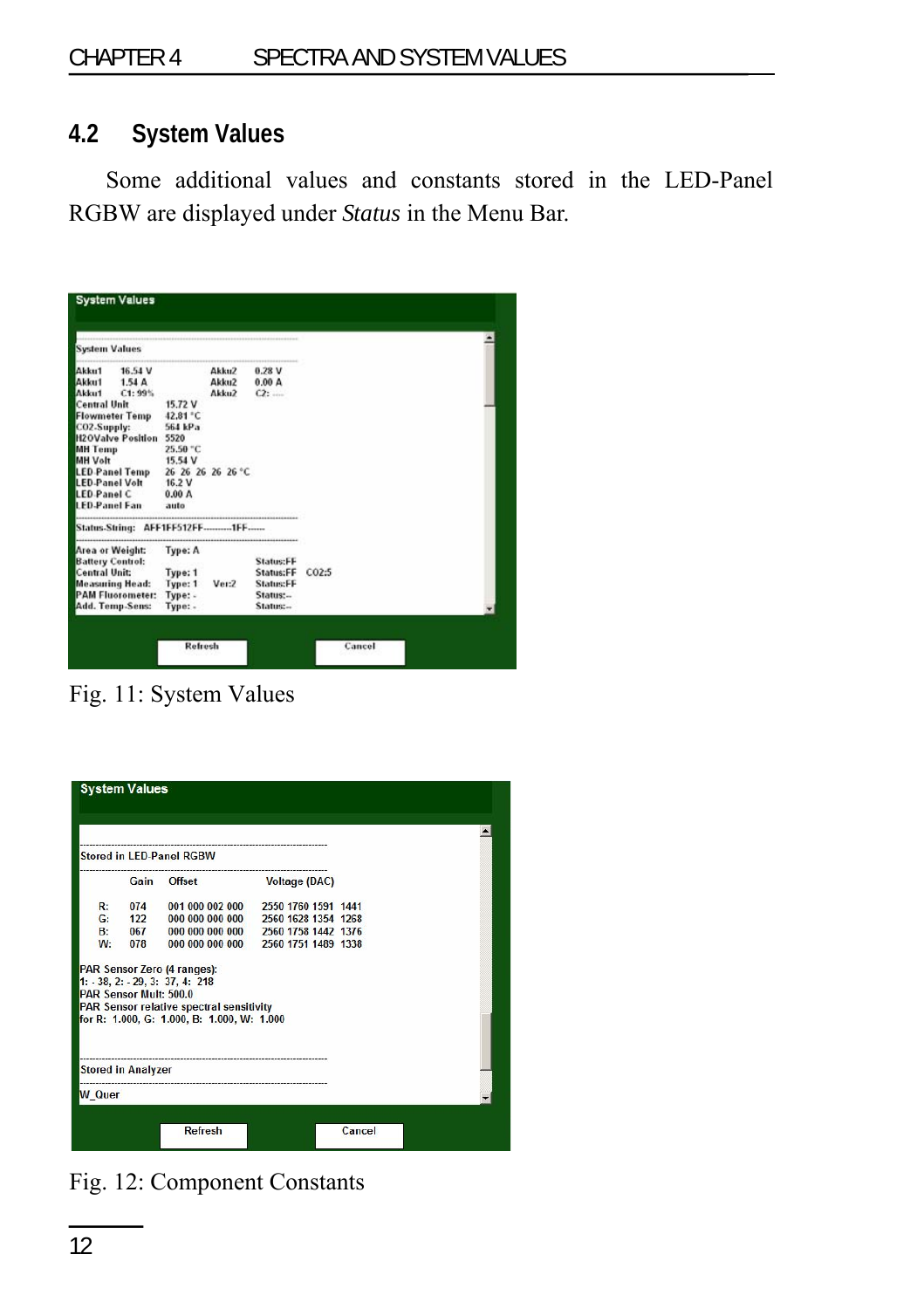## **5 New Features in GFS-Win**

### **5.1 Hiding rows in the value window**



Rows which are not of interest can be hidden in the value window. *Advanced SettingsHide rows in values window:*  opens up a dialog window to enter the

rows favored for hiding (see Fig. 13 ).



Fig. 13: Dialog window to alter the number of rows displayed in the values window

### **5.2 Additional programming commands**

For general programming information see GFS3000 Manual chapter 9.

|           | <b>LED-Panel RGBW</b>                                     |
|-----------|-----------------------------------------------------------|
| $Red =$   | to set the intensity step value for red<br>colored LEDs   |
| Green $=$ | to set the intensity step value for green<br>colored LEDs |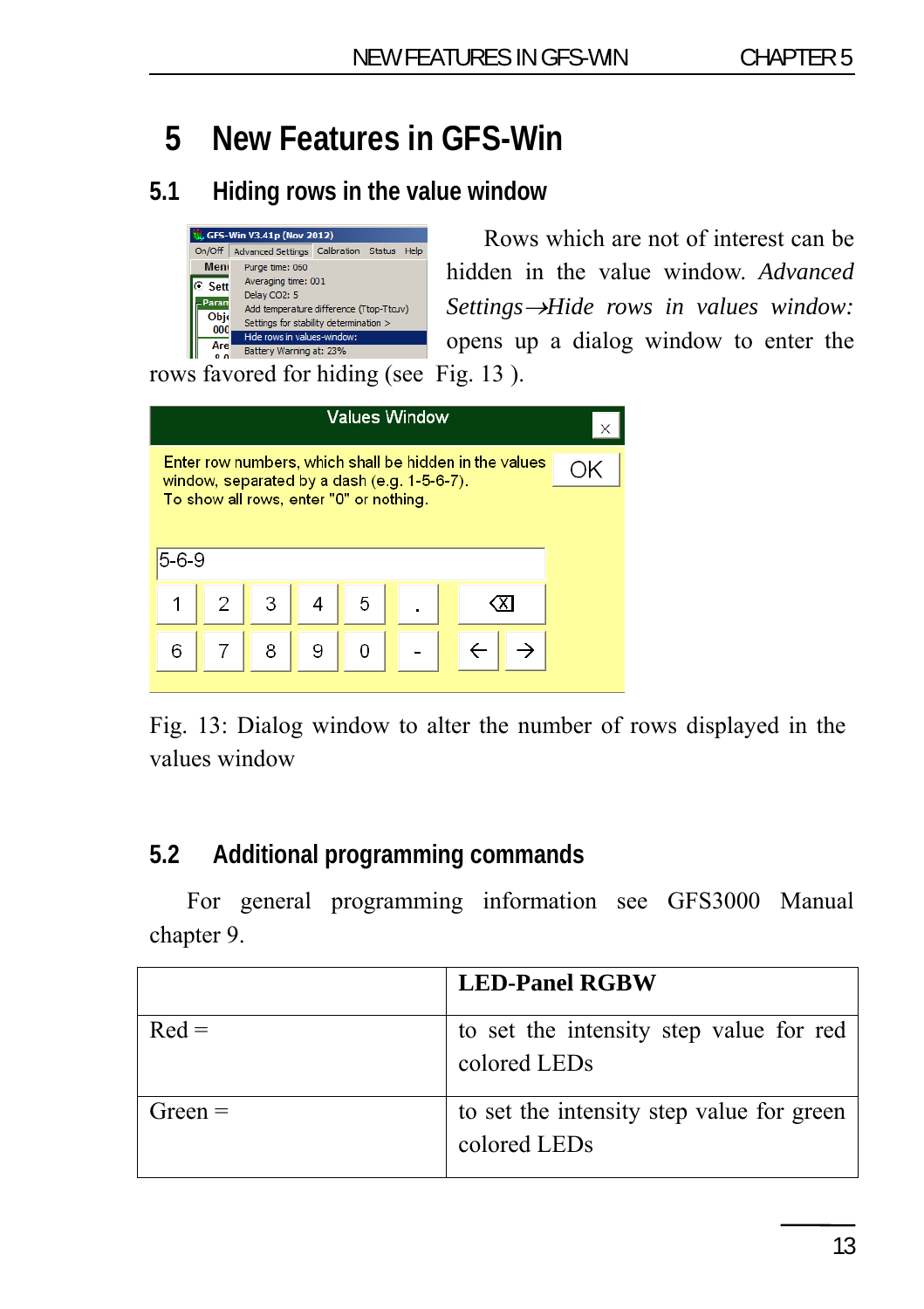| $Blue =$                     | to set the intensity step value for blue<br>colored LEDs                                  |
|------------------------------|-------------------------------------------------------------------------------------------|
| White =                      | to set the intensity step value for white<br>colored LEDs                                 |
| $Red/Green/Blue/White =$     | to set intensity step values for each<br>color at the same time.                          |
| LED-Panel RGBW total $=$     | enter the<br>brightness<br>total<br>to<br>0-100% or switch the LEDs off.                  |
| $Red/Green/Blue/White/Tot =$ | to enter the intensity step values for<br>each color and the total brightness<br>$0-100%$ |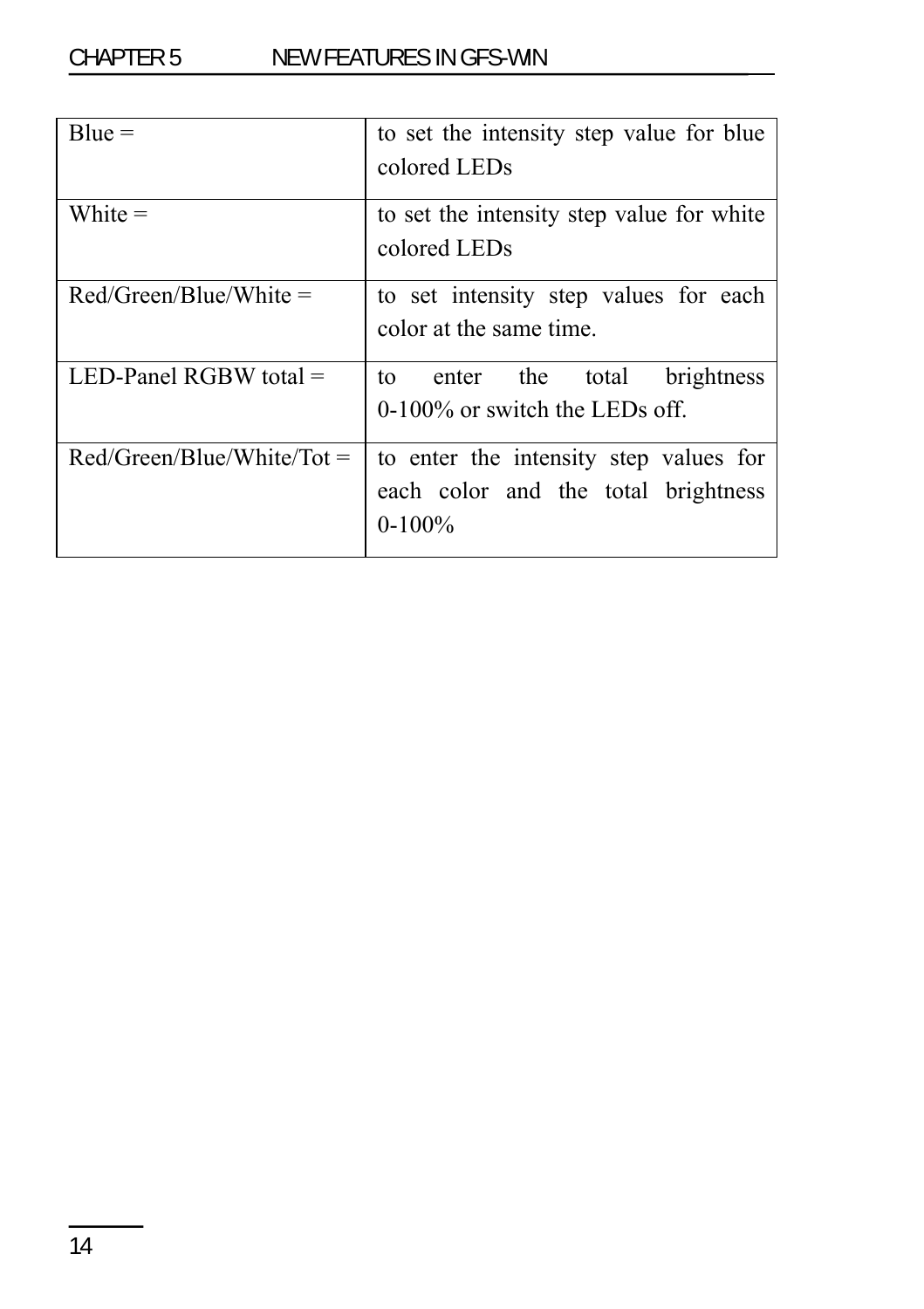# **6 Appendix**

### **6.1 Pin Assignments of Connectors LED-Panel RGBW-L084**

"DC-IN"



"COMP"



"DATA" 1: nothing



"PAR"





- 1: input (+15 ... 17 V)
- 2: GND
- 3: GND
- 4: input (+15 ... 17 V)



- 1:  $RS485/A$ <br>2: output  $(+1)$
- 2: output (+14 ...16 V)<br>3: RS485/B
- 3: RS485/B
- GND
- **2** 4  $3(35)7$ 5 6 8
- 2: GND<br>3: GND
- 3: GND
- 4: GND
- 5: RS485/B<br>6: nothing
- 6: nothing<br>7: nothing
- nothing
- 8: RS485/A



- 1: cathode<br>2: anode
	- anode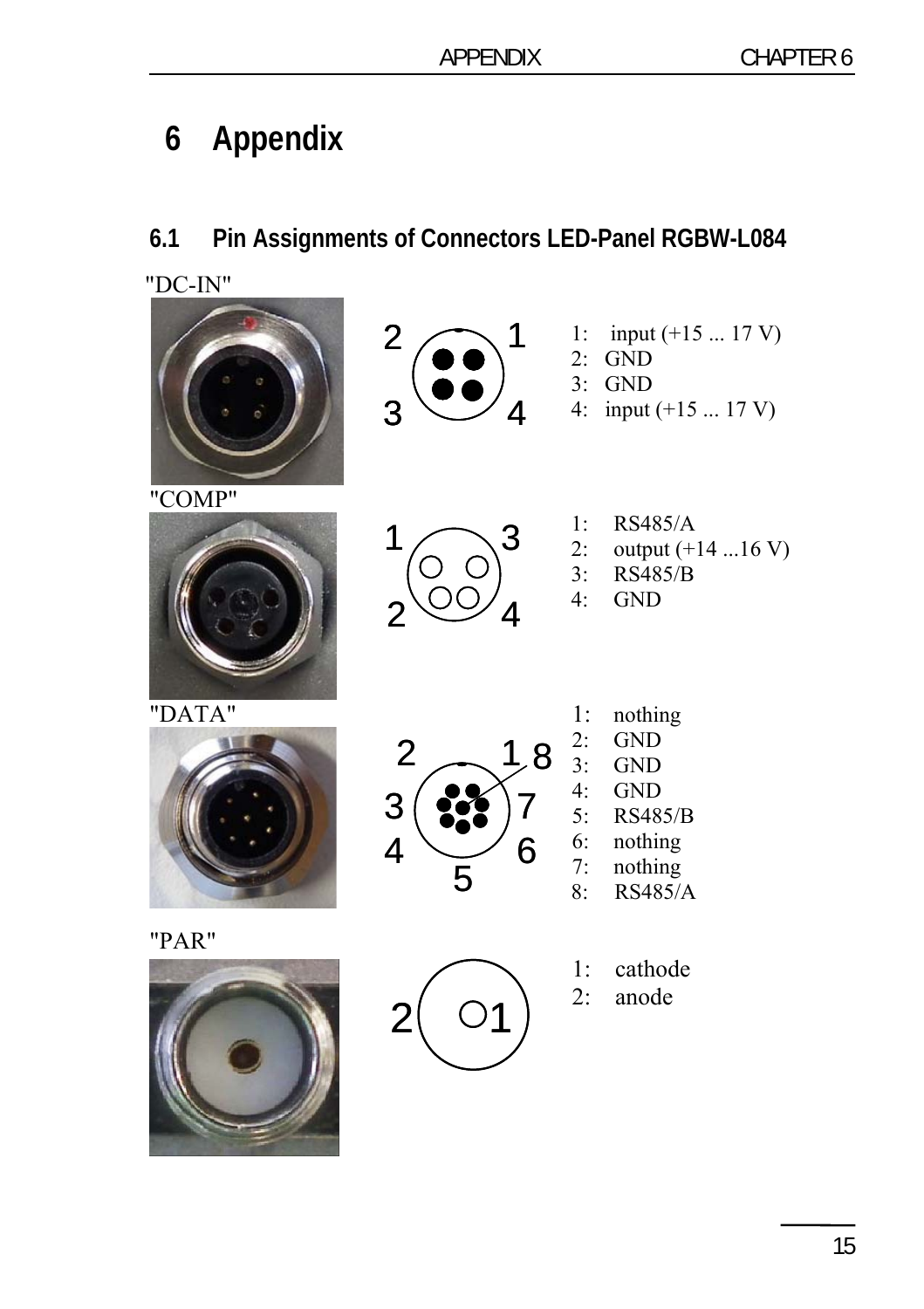#### **Signal-LEDs**

LED-Code (main board or power board):

| <b>LED</b> Code               | <b>Denotation</b>                                           |
|-------------------------------|-------------------------------------------------------------|
| green flashing                | no error, communication ok, voltage present                 |
| flashing                      | communication is ok (during last 5s)                        |
| continuous                    | voltage ok, but no communication or boot loader in process  |
| green                         | no error (temperature and current are not to high)          |
| red                           | error (e.g. high temperature or current induced switch-off) |
| red continuous                | error and no communication                                  |
| red flashing                  | Error, but communication ok                                 |
| green/red<br>alternating fast | bootloader ready to receive software update                 |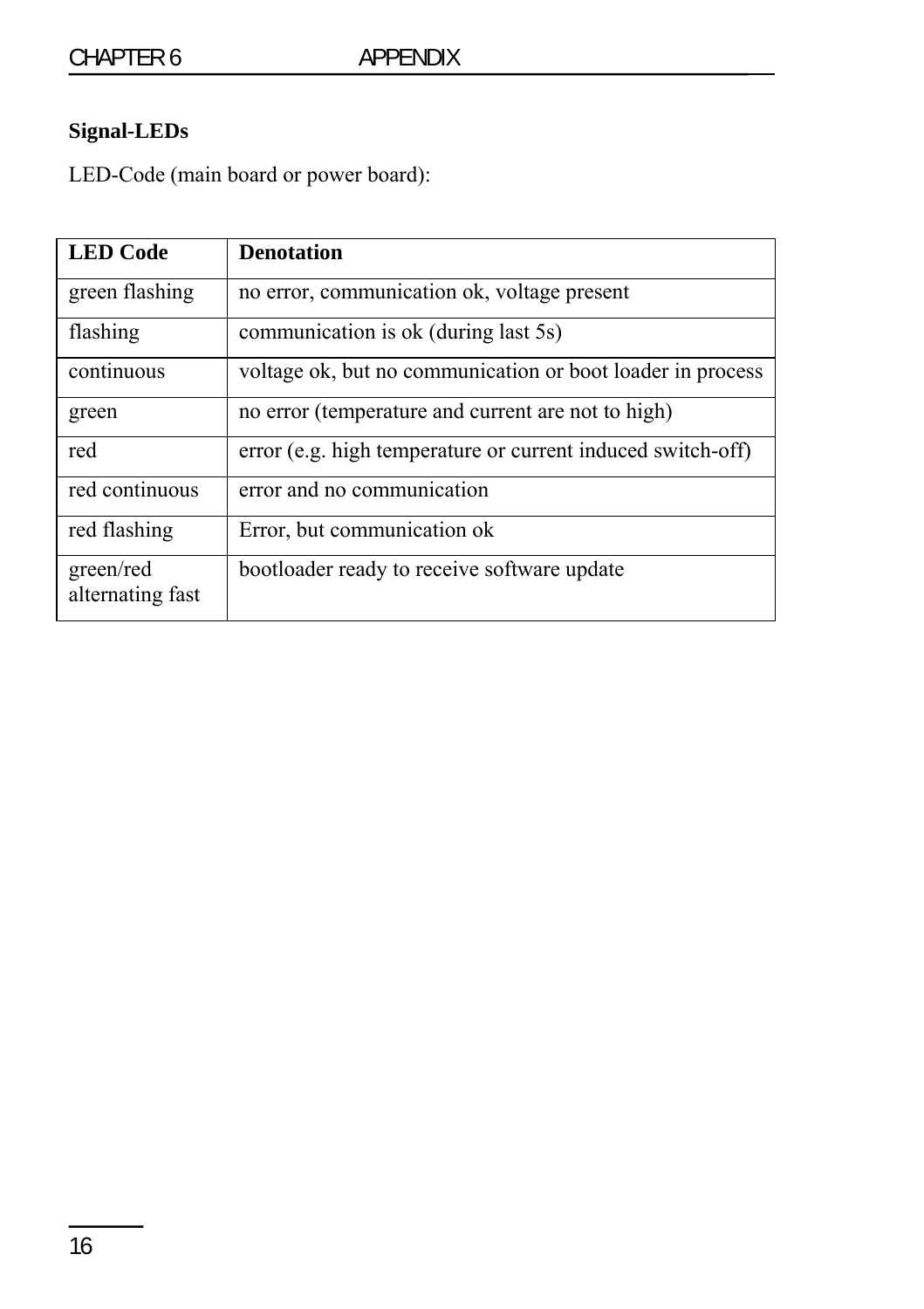## **7 Technical Data**

### **7.1 LED-Panel RGBW**

**Design:** LED-Panel fitting to the gas exchange chamber 3010-GWK1: illuminated area 14 cm x 12 cm. LED Colors: red, green, blue and white Maximum Output (all colors together): 2000 μmol m-2 s-1 or better. Air cooled; with separate power supply. Colors can be mixed with Red, Green, Blue, and White in steps of intensity (0 to 100 or more). Total intensity can be chosen in steps of 0.1%.

| Color | <b>Wavelength of Maximum</b>                       | Half band width                                                                |
|-------|----------------------------------------------------|--------------------------------------------------------------------------------|
| Red   | $625 \pm 5$ nm                                     | 620 nm - 640 $\pm$ 5nm                                                         |
| Green | $525 \pm 10$ nm                                    | 500 nm - 545 $\pm$ 10nm                                                        |
| Blue  | 455 nm $\pm 10$ nm                                 | $440 \pm 10$ nm - $460 \pm 10$ nm                                              |
| White | 450 nm $\pm 10$ nm<br>second peak: $590 \pm 25$ nm | 435 nm - $460 \pm 10$ nm<br>510 nm - 650 $\pm 25$ nm with<br>tail up to 900 nm |

**Homogeneity of light distribution:**  $\pm 10\%$  within the 14x12 cm area or  $\pm$  3 µmol m<sup>-2</sup> s<sup>-1</sup> (whatever is bigger).

**PAR measurement:** PAR sensors with multiplier between -50 and -800 umol m<sup>-2</sup> s<sup>-1</sup> per µA result in a range of 0 to 6400 µmol m<sup>-2</sup> s<sup>-1</sup>, resolution: 1  $\mu$ mol m<sup>-2</sup> s<sup>-1</sup>

**Fuse:** 10 A slow-blow fuse, 5x20 mm

**Input voltage:** 16 V, 8 A

**Voltage inside:** up to 36 V

**Power supply:** : AC Power Supply 3020-N for laboratory operation

**Operating temperature:** -5 to 45 °C

**Dimension:** 27 cm x 19 cm x 13 cm L x W x H

**Weight:** 2.8 kg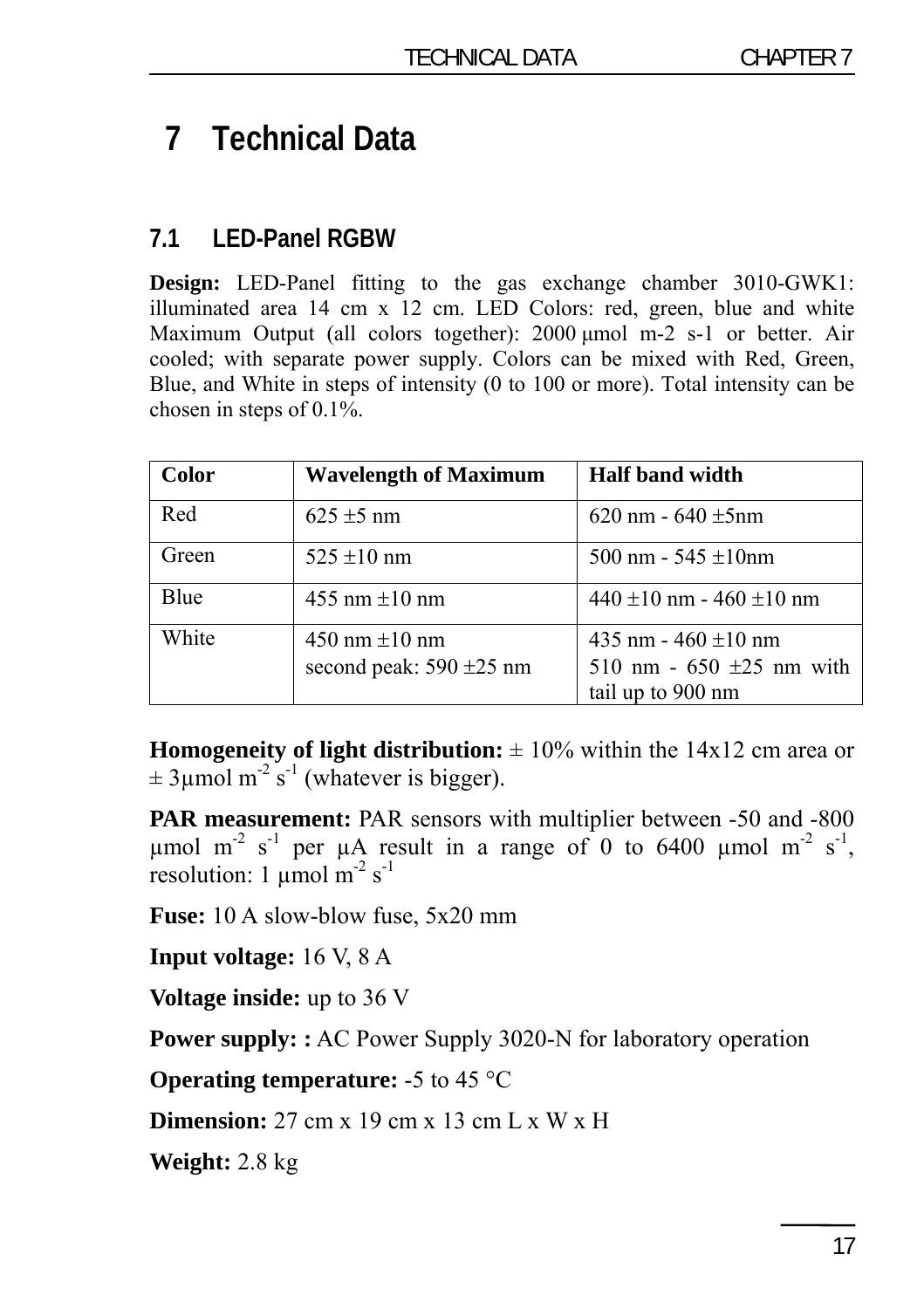#### **7.2 AC Power Supply 3020-N**

**Design:** DC power supply unit for laboratory use **Output voltage:** 16 V DC **Output power:** 135 W **Mains power supply:** 100 to 240 V AC, 50/60 Hz **Operating temperature:** 0 to 60 °C **Dimensions:** 20 cm x 8 cm x 5 cm  $(L \times W \times H)$ **Weight:** 1 kg

#### **7.3 Interface 3010-I/GWK (optional)**

**Design:** USB-RS485 Converter with over voltage protection and connecting cables. For operation of the Gas Exchange Chamber 3010-GWK1 and the LED-Panel RGBW with a PC.

#### **Technical data may change without prior notice.**

Please note that especially LEDs are subject to fast technical development and their characteristics may change.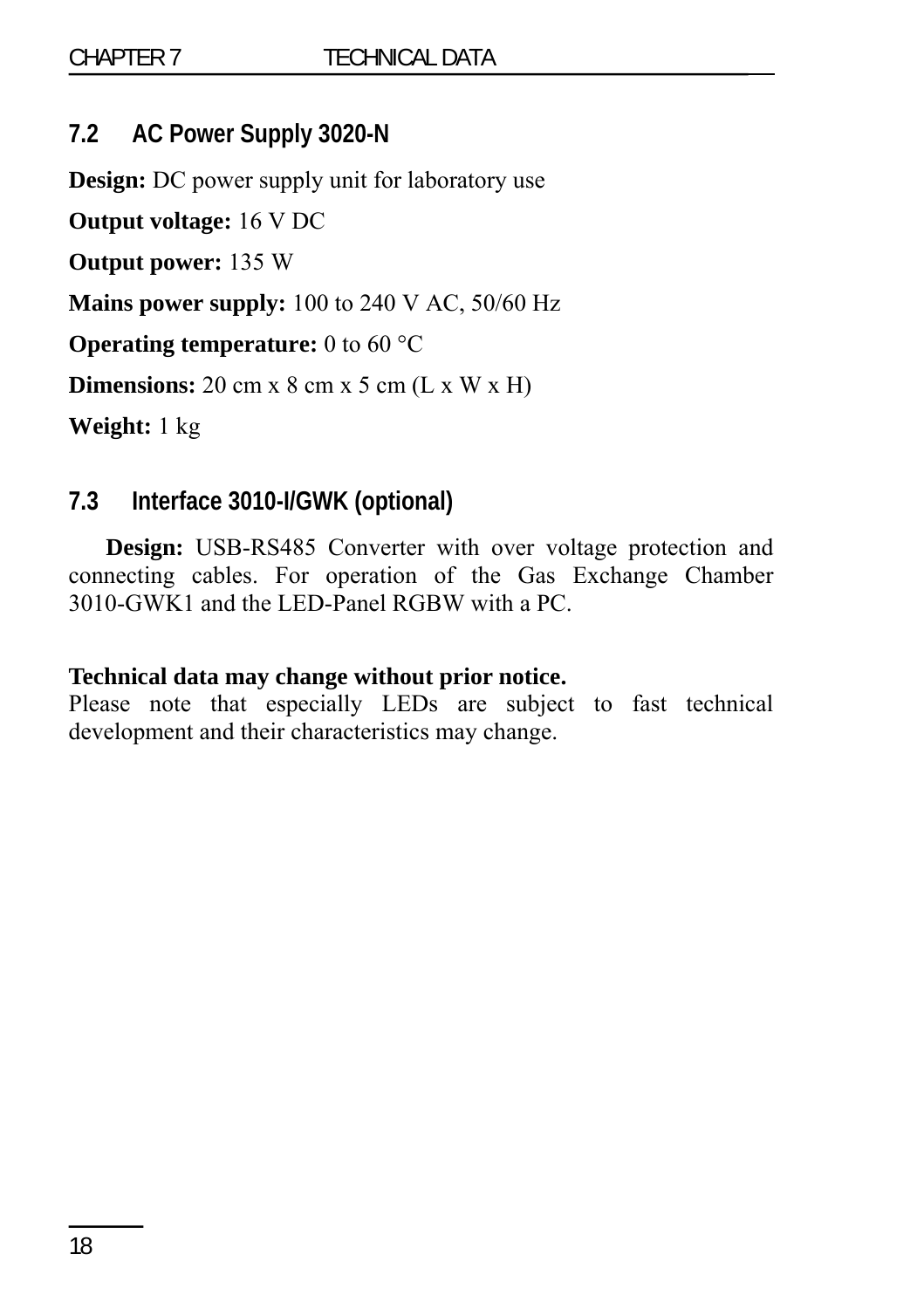## **8 Warranty**

All products supplied by the Heinz Walz GmbH, Germany, are warranted by Heinz Walz GmbH, Germany to be free from defects in material and workmanship for two (2) years from the shipping date (date on invoice).

### **8.1 Conditions**

This warranty applies if the defects are called to the attention of Heinz Walz GmbH, Germany, in writing within two (2) years of the shipping date of the product.

This warranty shall not apply to

- any defects or damage directly or indirectly caused by or resulting from the use of unauthorized replacement parts and/or service performed by unauthorized personnel.
- any product supplied by the Heinz Walz GmbH, Germany which has been subjected to misuse, abuse, abnormal use, negligence, alteration or accident.
- to damage caused from improper packaging during shipment or any natural acts of God.
- to batteries, cables, calibrations, fiberoptics, fuses, gas filters, lamps, thermocouples, and underwater cables.

Submersible parts of the DIVING-PAM or the underwater version of the MONITORING-PAM have been tested to be watertight down to the maximum operating depth indicated in the respective manual. Warranty shall not apply for diving depths exceeding the maximum operating depth. Further, warranty shall not apply for damage resulting from improper operation of devices, in particular, the failure to properly seal ports or sockets.